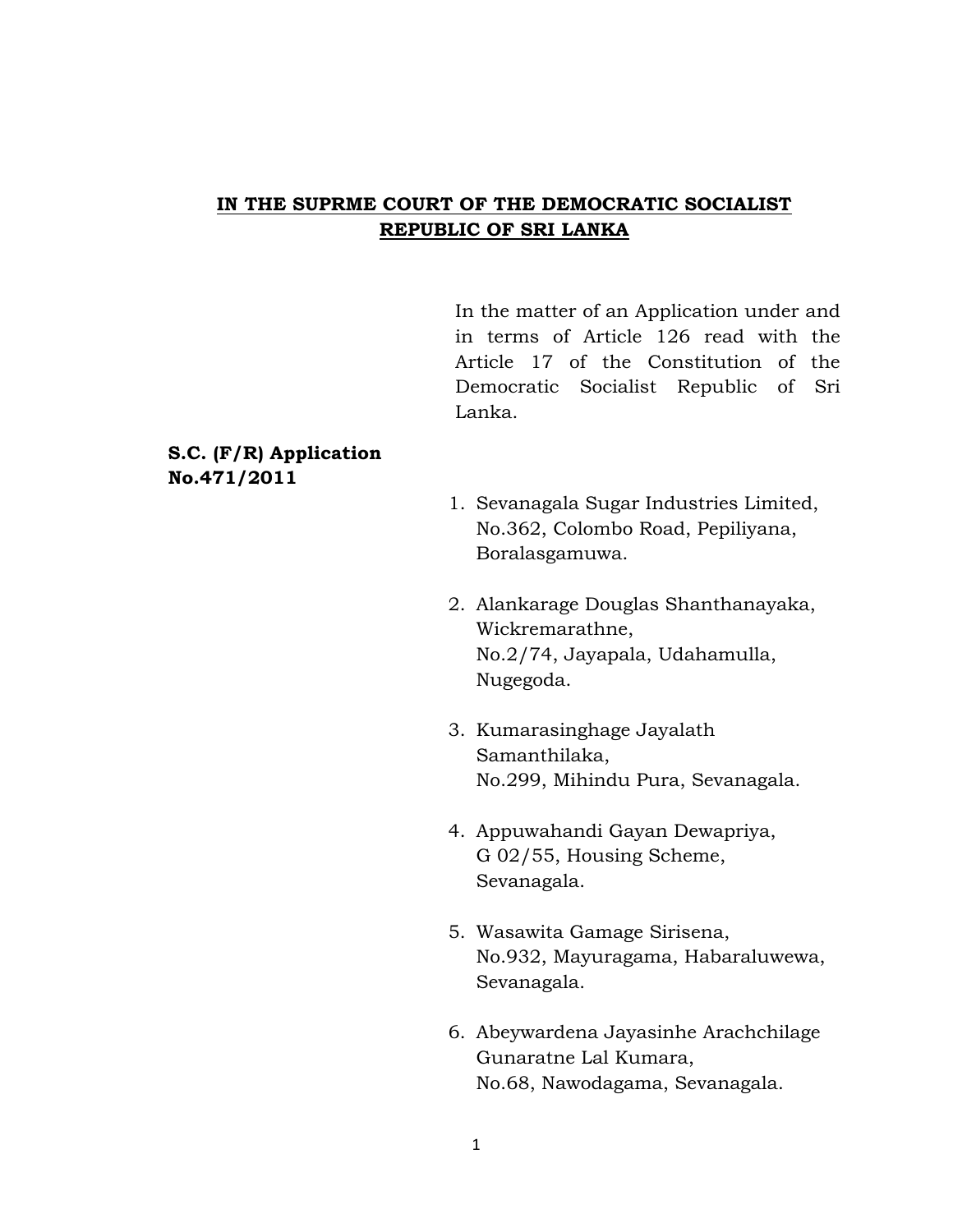- 7. Kodikara Kankanamge Ranjith, No.206, Habaraluwewa, Sevanagala.
- 8. Ganthota Widanagamage Dilanka, No.11, Sevanagala-North, Sevanagala.
- 9. Pannila Mohottalalage Suranga, G/2-1, Housing Scheme, Division 01, Katupilagama, Sevanagala.
- 10.Kumarasinhage Vijitha, No.299, Mihindu Pura, Sevanagala.

### **Petitioners**

### **Vs.**

- 1. Inspector Abeysekara, Officer-in-Charge (Acting), Police Station, Sevanagala.
- 2. Police Sergeant 23882 Sepala, Police Station, Sevanagala.
- 3. Police Sergeant 23738 Edirisinghe, Police Station, Sevanagala.
- 4. Police Sergeant 59211 Amarasena, Police Station, Sevanagala.
- 5. Indika 81248, Civil Security Force, Police Station, Sevanagala.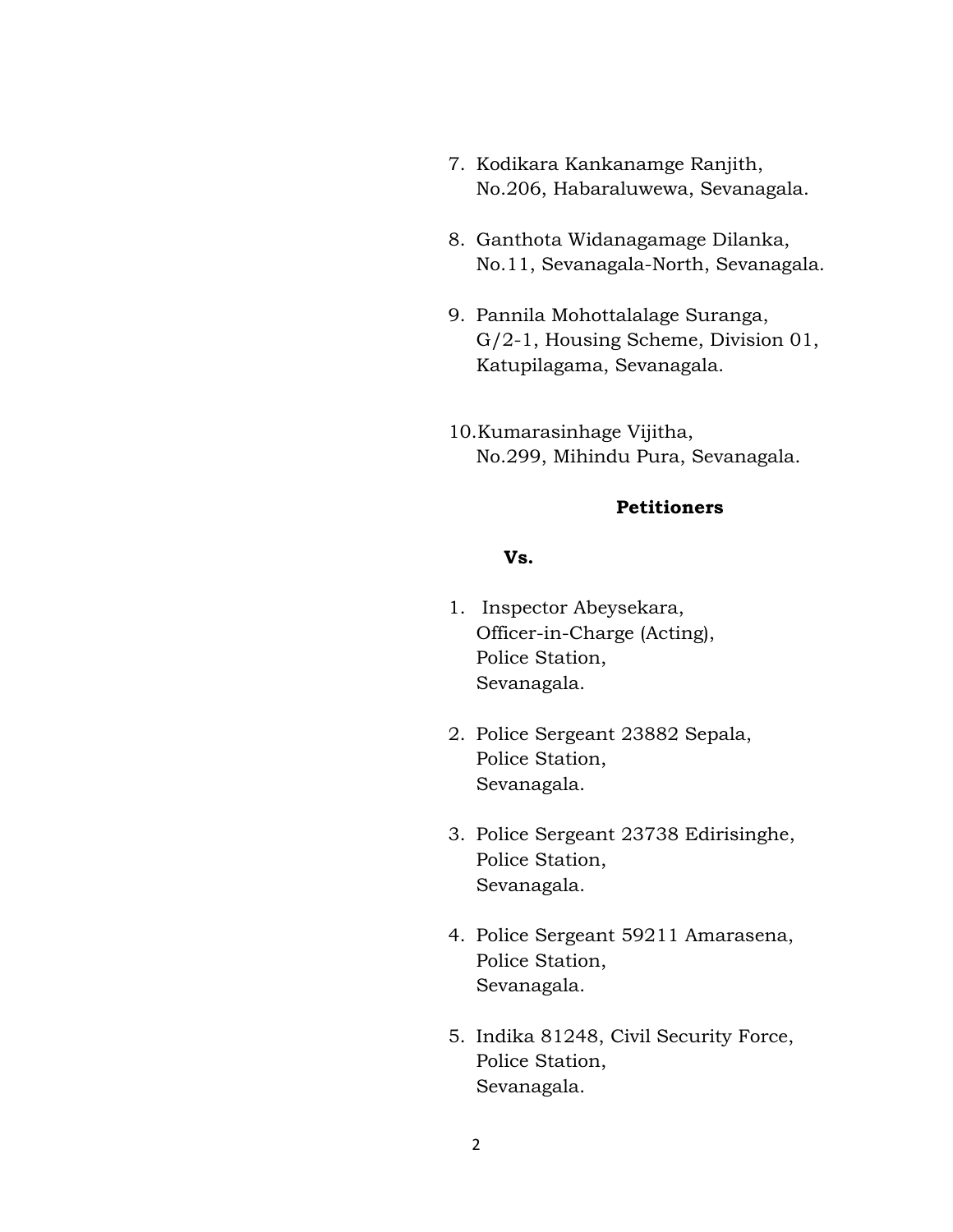- 6. Nilantha Bandara, Officer-in-Charge, Police Station, Sevanagala.
- 7. The Inspector General of Police, Police Headquarters, Colombo 01.
- 8. Durage Gnanawathie, No. 859, Sevanagala Gama, Sevanagala.
- 9. The Honourable Attorney-General, The Attorney-General's Department, Colombo 12.

# **Respondents**

| <b>BEFORE</b> | $\ddot{\cdot}$ | B.P. Aluwihare, PC, J.                                                                          |
|---------------|----------------|-------------------------------------------------------------------------------------------------|
|               |                | Sisira J. de Abrew, J.                                                                          |
|               |                | Nalin Perera, J.                                                                                |
| COUNSEL       |                | Saliya Pieris with Anjana Ratnasiri for the<br>1 <sup>st</sup> to 10 <sup>th</sup> Petitioners. |
|               |                | Anoopa de Silva SSC for the Respondents.                                                        |
| ARGUED ON     | $\ddot{\cdot}$ | 06.06.2016.                                                                                     |
| DECIDED ON    | $\ddot{\cdot}$ | 5.10.2016                                                                                       |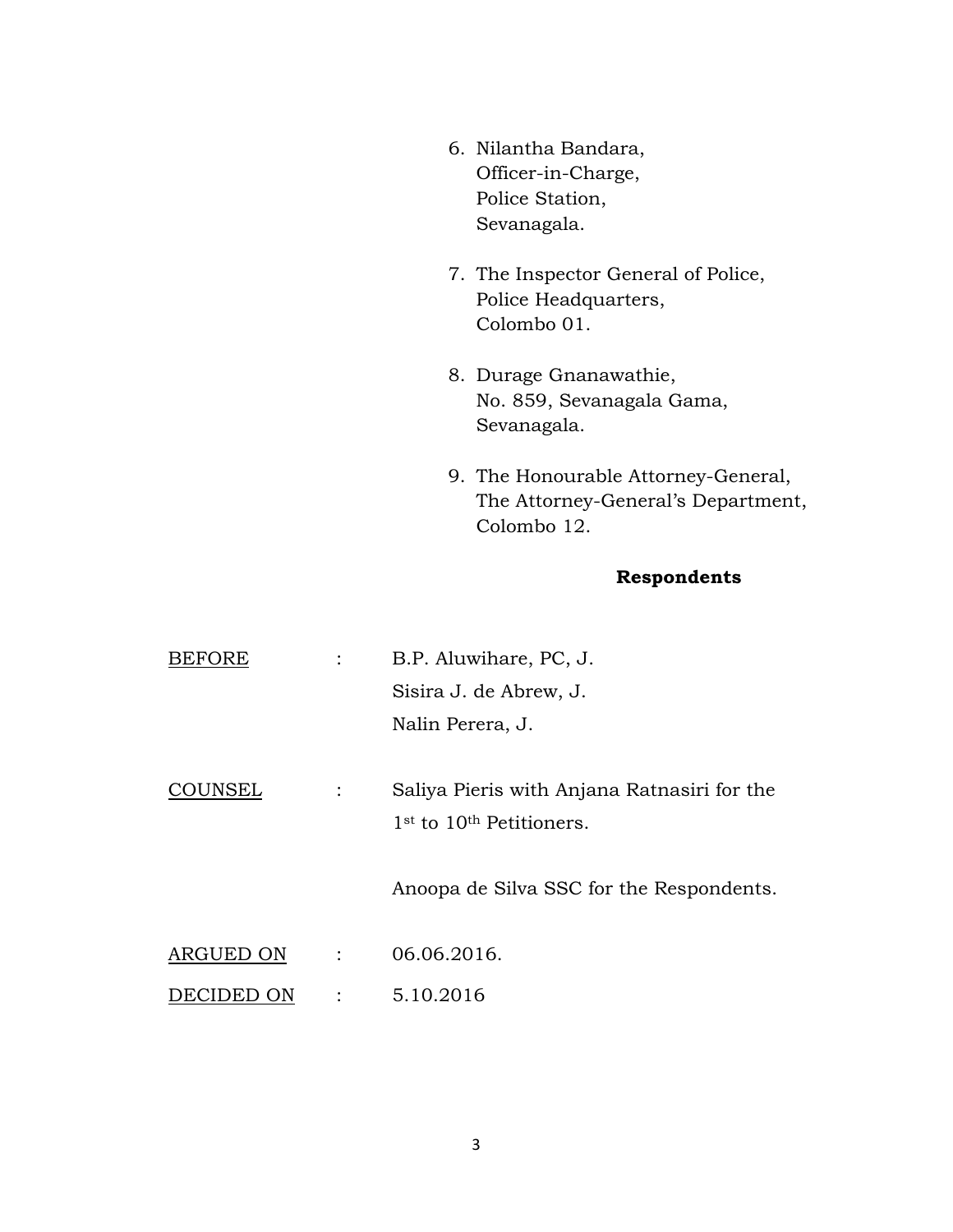#### **Sisira J. de Abrew, J.**

The petitioners by this petition seek a declaration that their fundamental rights have been violated by the respondents. This Court, by its order dated 03.11.2011, granted leave to proceed for alleged violations of Articles 12 (1) and 13 (1) of the Constitution.

The 1st petitioner, a limited liability company, has been, inter alia, carrying on business of cultivating sugar cane and manufacturing sugar. The  $2<sup>nd</sup>$  to  $10<sup>th</sup>$  petitioners are the employees of the 1<sup>st</sup> petitioner. His Excellency the President of the Democratic Socialist Republic of Sri Lanka, by document marked "P6" leased out a land the extent of which is about 8.276 hectares to the 1<sup>st</sup> petitioner. The 8<sup>th</sup> respondent entered into a contract with the 1<sup>st</sup> petitioner to cultivate sugar cane on a certain designated portion of the said land from  $21.01.2003$  to  $21.01.2007$ . According to the said contract the  $8<sup>th</sup>$ respondent should cultivate sugar cane in the said portion of the land and supply them to the  $1<sup>st</sup>$  petitioner. Even after the said period the  $8<sup>th</sup>$  respondent continued to cultivate sugar cane in the said portion of the land and supplied sugar cane to the 1<sup>st</sup> petitioner until the year 2011. On 11.08.2011 a field officer of the 1st petitioner informed the management of the 1st petitioner that the land allocated to the 8<sup>th</sup> respondent was being prepared for an unauthorized crop. Thereafter on 15.08.2011 the 8th respondent entered into a

4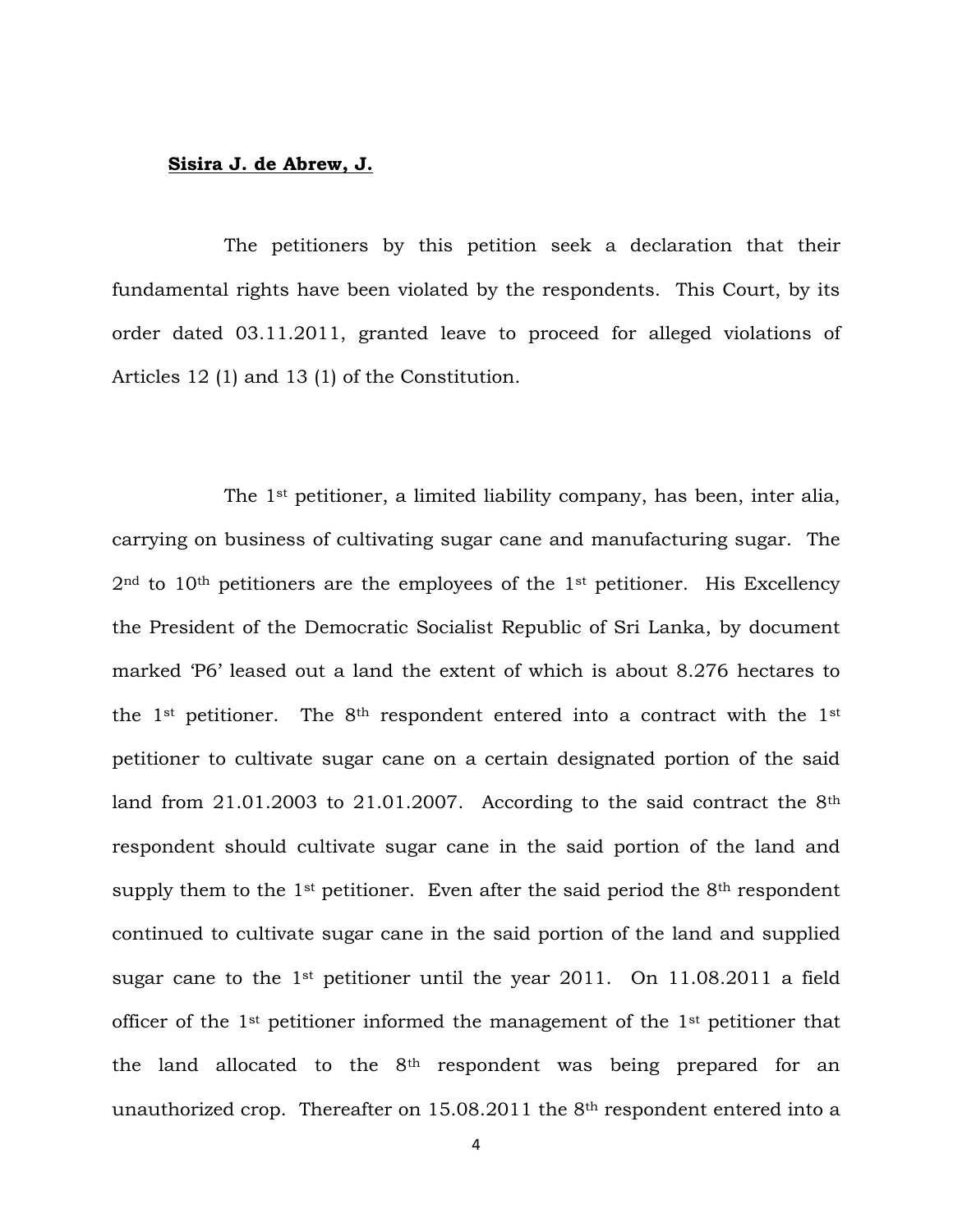fresh contract marked 'P12' with the  $1<sup>st</sup>$  petitioner regarding the said land. According to the said contract the 8<sup>th</sup> respondent should cultivate sugar cane in the said land and the cultivation of any other thing other than sugar cane was prohibited. Both parties agreed that the said land will be prepared for cultivation of sugar cane by the company utilizing its machinery.

On  $06.09.2011$  the 1<sup>st</sup> petitioner took steps to prepare the said land for the cultivation of sugar cane. There is no dispute that the  $2<sup>nd</sup>$  to  $10<sup>th</sup>$ petitioners cleared the said land allocated to the 8th respondent. According to objection filed by the  $1^{st}$  respondent on 06.09.2011, the  $8^{th}$  respondent complained to the Sevanagala Police that the employees of the 1st petitioner had destroyed her banana plantation that was in the said land. The complaint of the 8th respondent has been produced as 1R1 by the 1st Respondent. Ajith Ratnayake the son of the 8th respondent too had complained to the police that the employees of the 1st petitioner destroyed 150 banana plants value of which was about Rs.107000/-. The petitioners admitted that they cleared the said land and as I pointed out earlier, there is no dispute that the 2<sup>nd</sup> to 10<sup>th</sup> petitioners engaged in clearing the said land. It appears that at the time of clearing the land there was a banana plantation in the said land. The petitioners take up the position that they were entitled to clear the land as per the contract marked "P12". The allegation of the Petitioners is that their arrest by Sevanagala Police was unjustified. Therefore the most important question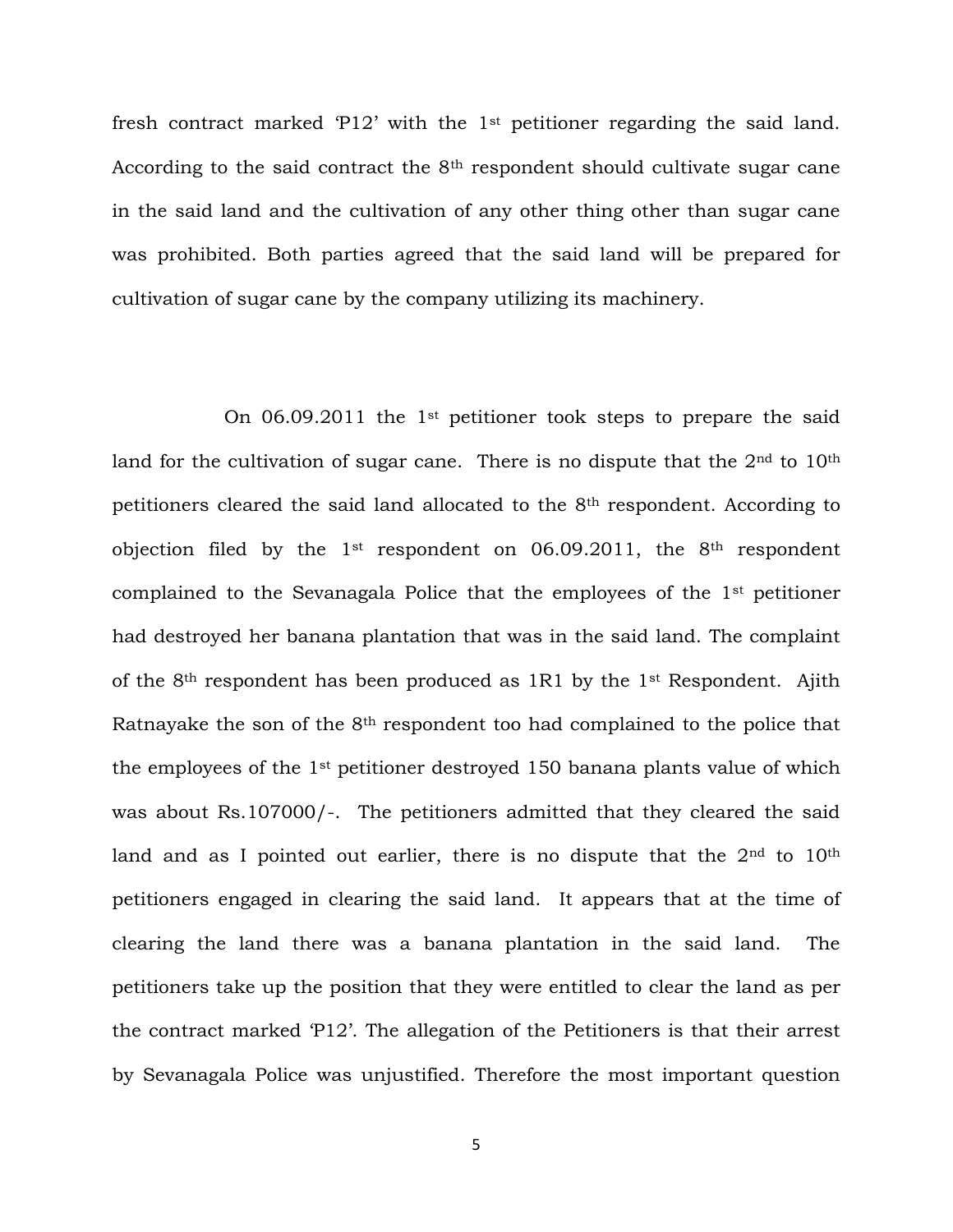that must be decided is whether there were reasonable grounds for the police to arrest the  $2<sup>nd</sup>$  to  $10<sup>th</sup>$  petitioners. I now advert to this question. It appears that the 8th respondent had violated the contract marked "P12". If the 8th respondent had violated the contract marked "P12", what is the remedy available to the 1st petitioner? The 1st petitioner then should file a civil case in the District Court and seek relief. The 1st petitioner and their employees cannot take the law into their hands and destroy the banana plantation in the land

The main complaint of the petitioners to this Court is that their arrest by the Sevanagala Police was unjustified and wrong. In this connection it is relevant to consider Section 32 (1) of the Code of Criminal Procedure Act which reads as follows:

"Any peace officer may without an order from a Magistrate and without a warrant arrest any person…..

- a) who in his presence commits any breach of the peace;
- b) who has been concerned in any cognizable offence or against whom a reasonable complaint has been made or credible information has been received or a reasonable suspicion exists of his having been so concerned;
- c) omitted.
- d) omitted.
- e) omitted.
- f) omitted.
- g) omitted.
- h) omitted.
- i) omitted."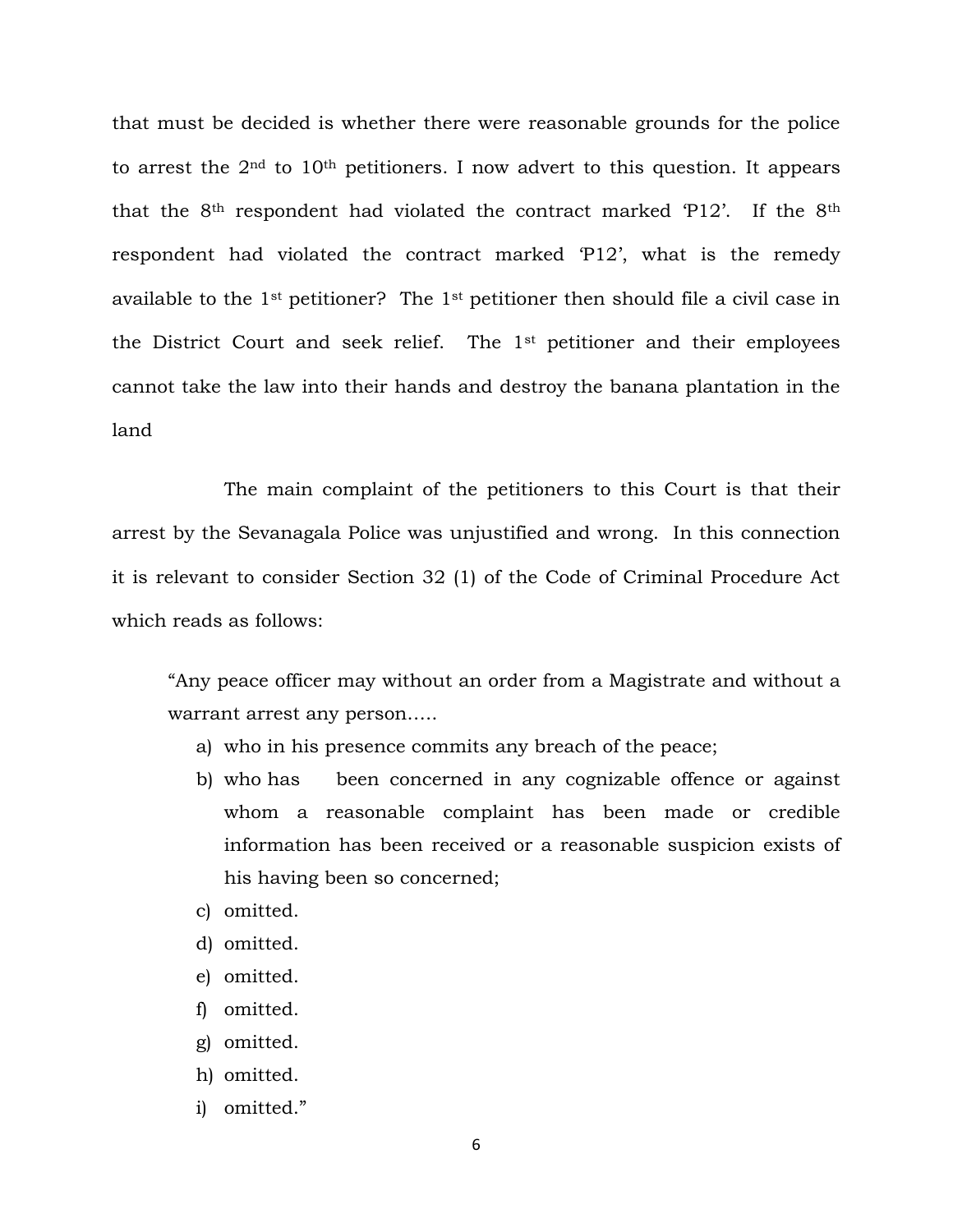According to the Police, there was a complaint by the 8th respondent before the police to the effect that her banana plantation had been destroyed by the employees of the 1st petitioner. Police after investigation arrested the  $2<sup>nd</sup>$  to  $10<sup>th</sup>$  petitioners. When a police officer decides to arrest a person on a complaint, he is not, at the time of the arrest, required to decide that the alleged offence is proved or can be proved beyond reasonable doubt. What is necessary is that, at the time of the arrest, there were reasonable grounds for him to believe that an offence had been committed or that he had reasonable grounds to act under Section 32 (1) of the Code of Criminal Procedure Act.

 In such a situation the police officer cannot be found fault with for arresting the alleged offender. This view is supported by the judgment of Wanasundera, J. in the case of *Joseph alias Bruten Perera v. The Attorney General* [1992] 1 SLR page 99 wherein His Lordship remarked thus;

*"The power of arrest does not depend on the requirement that there must be clear and sufficient proof of the commission of the offence alleged. On the other hand for an arrest, a mere reasonable suspicion or a reasonable complaint of the commission of an offence suffices."*

 When I consider all these matters, I am of the opinion that, on the complaint made by the 8th respondent, the Police officers attached to Sevanagala Police Station had reasonable grounds to believe that the 2<sup>nd</sup>to 10<sup>th</sup> petitioners have committed a criminal offence. Further I am of the opinion that